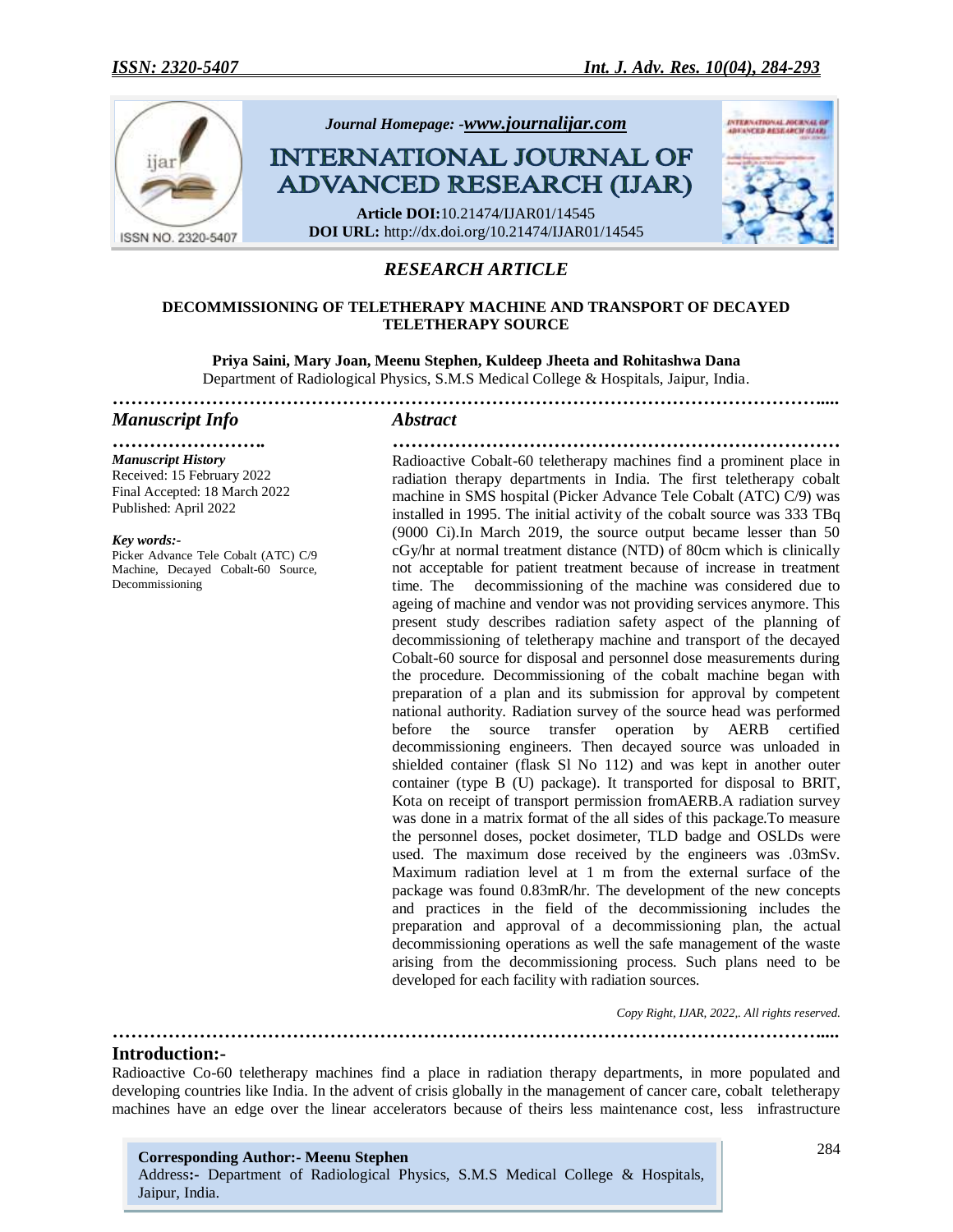requirements, low power demands, and simple quality assurance of the beam parameters. Decommissioning is the process by which a radiation facility is finally taken out of operation, in a manner that provides adequate protection to the health and safety of the workers, the public and the environment.When decayed source present in the machine provides lesser output (cGy/min), because of this lesser dose leads to more treatment time for an individual patient (patient static position should be considered here) and to achieve meaningful radiobiological effect, optimum dose rate is needed. It may require more maintenance, and suffer from increasing downtime then we need to decommission it.

The first telecobalt machine for treatment of cancer patients in Rajasthan was commissioned in 1965 in AcharyaTulsi Regional Cancer Treatment & Research Institute, Bikaner and the first teletherapy cobalt machine in SMS hospital was installed in 1995. The machine was Picker Advance Tele Cobalt (ATC) C/9 (Advance Medical Systems Inc., USA model No 181361) with activity of the cobalt source 333 TBq (9000 Ci). This machine has provided the treatment of about 800 patients per year and worked for a period of 24 years (1995-2019).The source output became lesser than 50 cGy/mint in March 2019, and the decommissioning of the machine was considered as the company was not providing services anymore.



**Fig. 1:-** Picker Advance Telecobalt(ATC) C/9 Machine.

## **Materials and Methods:-**

Decommissioning of the cobalt machine began with preparation of a plan and its submission for approval by national regulatory authority(AERB). The plan has foreseen all necessary steps, which were considered as appropriate to perform this process in a safe manner. The preparation of the facility, as well of the cobalt machine, was prepared in accordance with radiation protection requirements.Expert/ Experience engineers of the company were called from the original manufacturer/vendor of the machine.

The technical documents of the installation and the functioning of the machine as well a short description of the main characteristics of the cobalt source were prepared with the same goal.

#### **Followings steps are done before unloading the source /before decommissioning process**

Pre planning and all mock drill/drill checks were performed before decommissioning process.

Necessary monitoring devices (survey meter & pocket dosimeter) were made available with proper calibration and working conditions (backup batteries).

CCTV and Gamma zone monitor functionality were checked. For the radiation safety of the source loading engineer; advice was given for optimal plans to avoid any excess exposure.

Before doing this procedure, Optically Stimulated Luminescence Dosimeters(OSLD) were pasted (using microspore) on the engineer"s forehead; thyroid, chest level, both left and right wrists and both lower legs level to measure and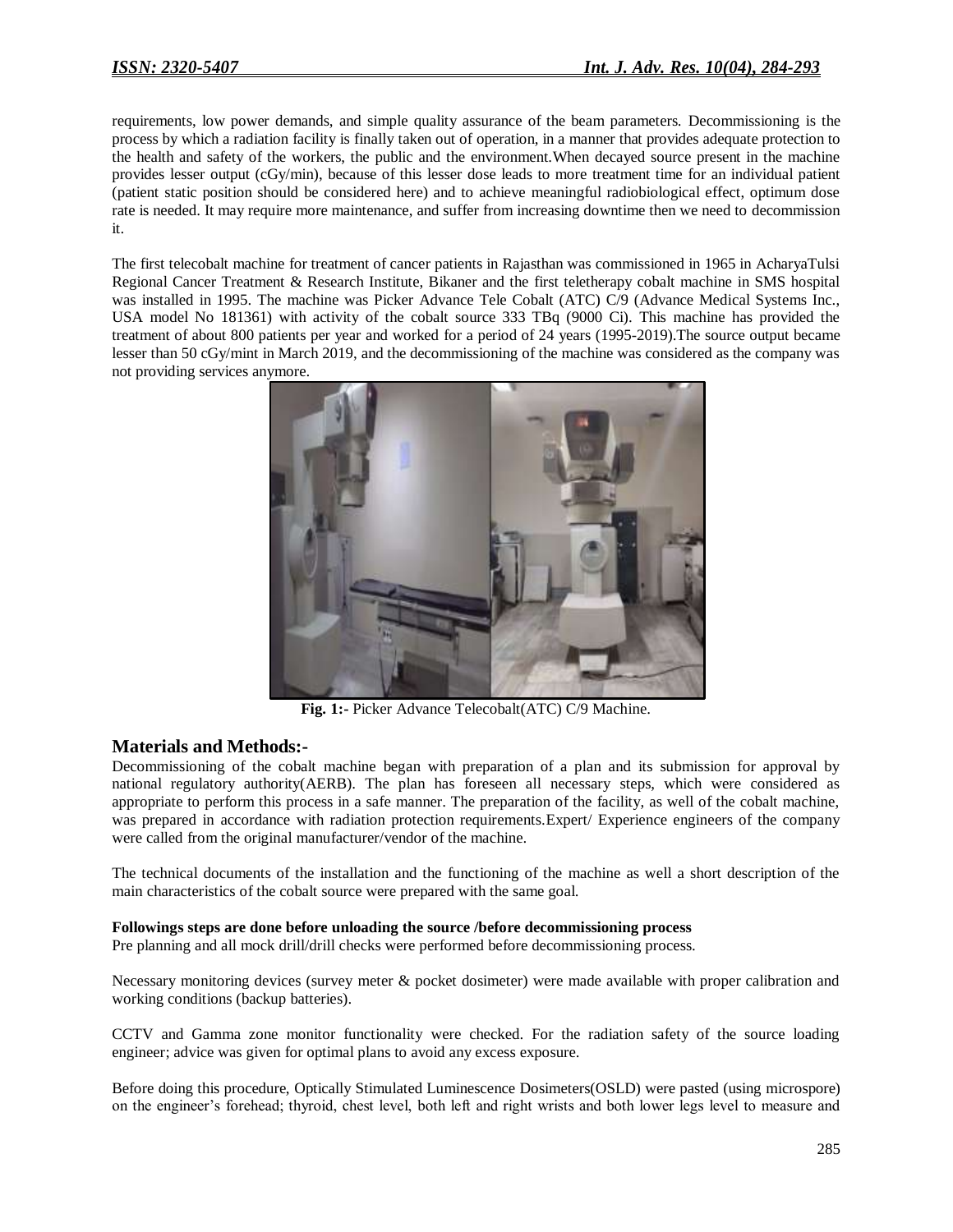monitor the personnel radiation dose.

Thermo Luminescence Dosimeter (TLD) and Pocket dosimeter were also worn by the engineers. Pocket dosimeters were used to measure the real time instant radiation dose to personnel. It is must for radiation surveillance.

Whoever was involved in this procedure (RSO, Medical Physicist, Radiation TSherapist), were applied the OSLD and TLDs on chest level.

Primarily radiation survey was done of ATC C-9 telecobalt machine before source unloading. Head leakage in source OFF position was measured at 5cm from the surface of the source and 1m from the centre of the source.

Then treatment table and beam stopper were removed and the collimator was removed by the help of tool kit followed by survey of source head through each side.

Then a radiation survey was done. All mechanical parts of the source shielding container were checked for assurance and

lubricated for removal any friction at a time of the source container alignment and before it.

The radiation survey was done of empty source shielding container from each side to check any radiation level.

Alignment of the source shielding container with source head was done with the help of adaptor (composition – Brass, Lead and Tungsten).

Necessary advices were given by RSO to the team to maintain safe distance from the container to maintain the dose levels lesser (ALARA).

After alignment of the source shielding container with source head, again a radiation survey was carried of setup from each side.

After set above all things by the decommissioning engineers, went inside the treatment room with all preparations.



**Fig. 2:-** Lubrication of shielding container.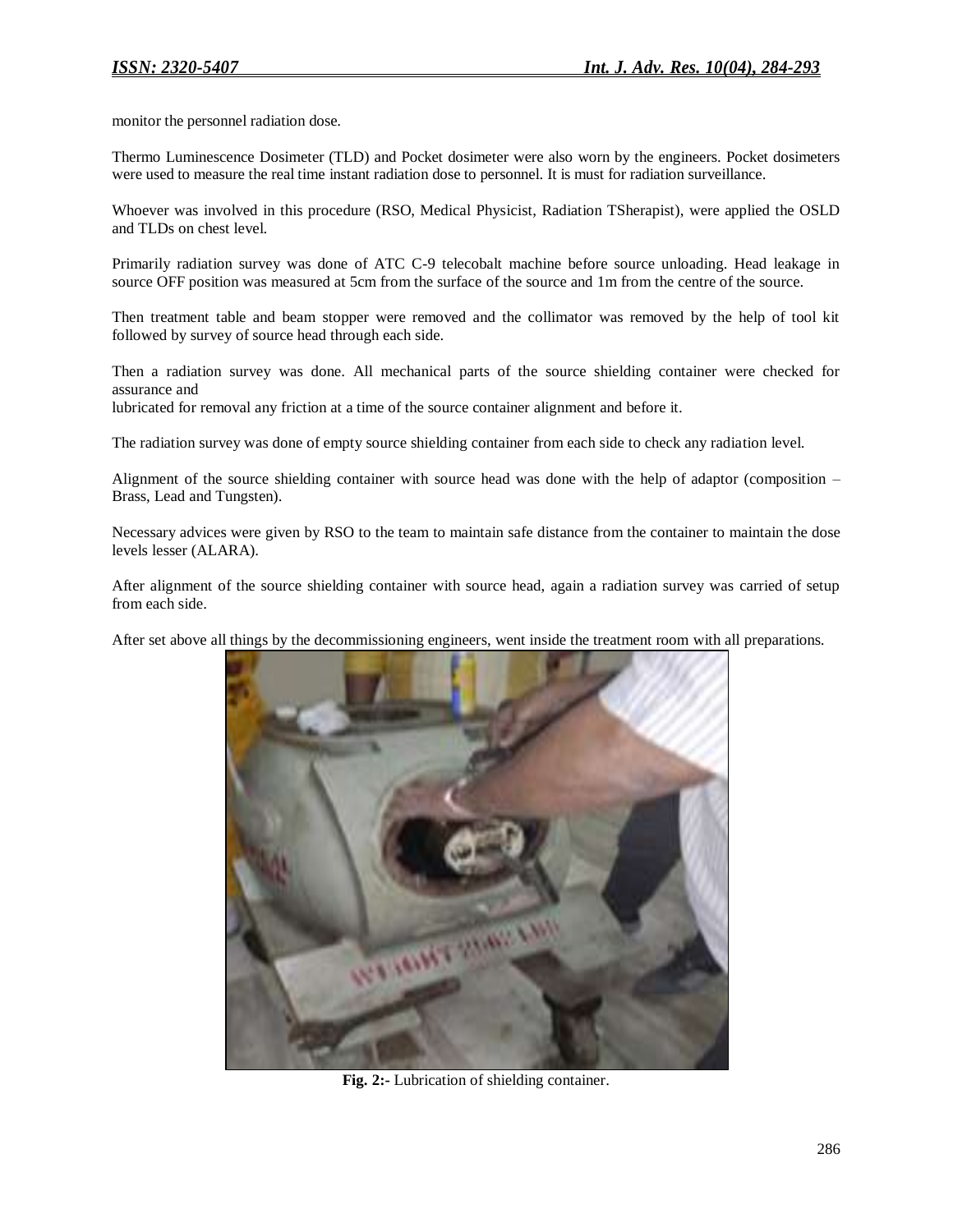

**Fig. 3:-** Dose calibrator.

### **Procedure of Decommissioning**

- 1. First beam was ON from the control console (source was in its on position).
- 2. Then loosed drawer stop screw and pulled drawer out to scribe line and verified safety bolt (Fig.4).
- 3. Gently pushed in"T" handle as far as it went and lower pushed rod.
- 4. Pulled drawer out until it stops. After that opened shutter pushed in drawer, unscrewed 'T' handle two full turns.
- 5. Pulled drawer out until stop and rotated 180 degree. Retrieved old source and bring it down.
- 6. Pushed in drawer and secure, performed leak check. Then, it was ensured that source was inside the shielding container with survey.
- 7. All these procedures were donebyacertifiedserviceengineerunderthesupervisionof authorizedRSO.Thendecayedsourcewasunloadedinanapprovedshieldedtransportflaskandwaskeptin another outer transport container (Type B (U) package).
- 8. A radiation protection survey of container was done in a matrix format of the all sides of this package. Radiation levels were measured at 1 m distance from source and the external surface of package.
- 9. Thedepleteduranium DU)partsweight 21Kg (15Kgs inHeadand 6KgsinRotor)retrievedfromheadandrotorofTelecobaltmachine.
- 10. TheDUretrievalwasdoneinthefacilityof wastedisposalagency.
- 11. Themachinewasdismantledlocallyinsuchawaythattheunitcannotbeputagms foruse.
- 12. After unloading the source from machine, a swipe test was also performed to check the contamination in the area in which the source moves and on the external surface of source head.Contamination was checked with Dose calibrator (Fig.3).



**Fig. 4:-** (a) Source drawer (b)T-handle.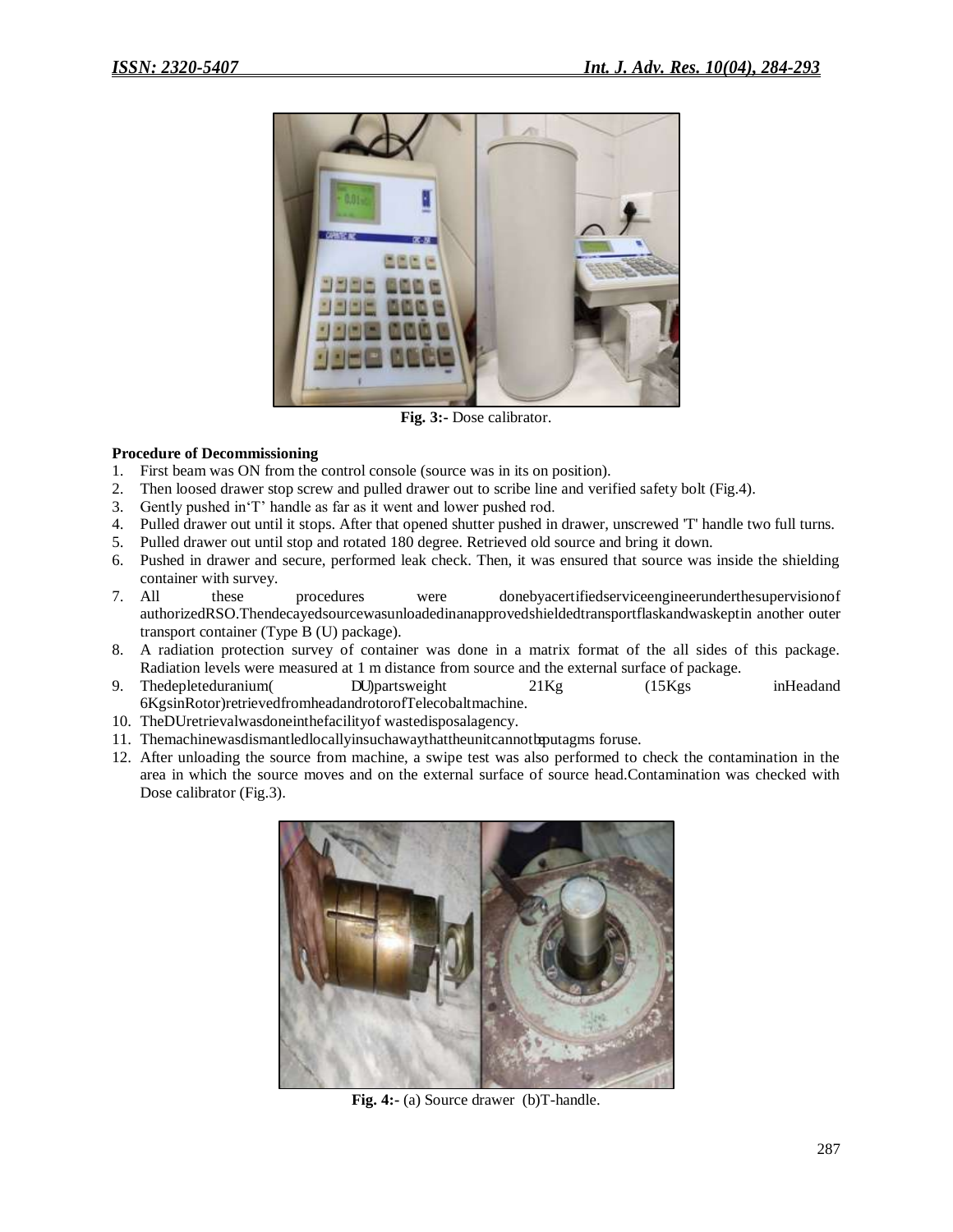

Fig. 5:- Depleted uranium removed from ATC C/9 Head Qty 15 Kgs and Qty 6kgs from Rotor.



**Fig. 6:-** Workflow of steps taken in decommissioning.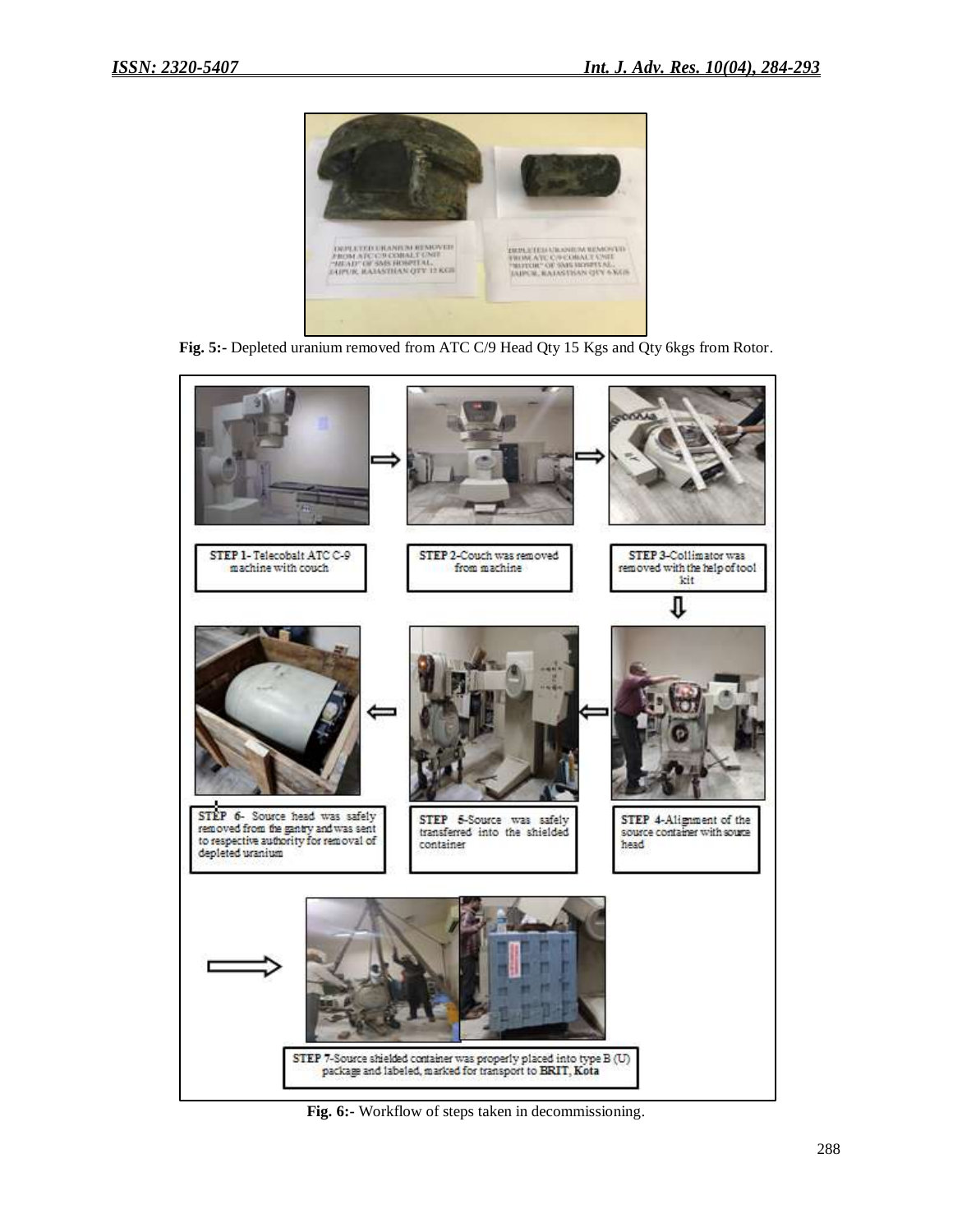

**Fig. 7:-** Survey points of source shielded container.



**Fig. 8:-** Survey points of source head exceptedpackage box.

#### **Result:-**

The dose received by the personnel was measured by the pocket dosimeter, TLD badge and OSLD. The pocket dosimeter being an active dosimeter gives instantaneous reading received by the personnel. The maximum dose received by the source decommissioning engineers (.03mSv). All personnel and area monitoring doses were within the tolerance. Radiation exposure caused by carrying out the "Hit and Trial method" based on working experience by service engineers at the time of source unloading warrants a proper protocol for source unloading of decayed source.

The same was informed to the regulatory board through source transfer report. Radiation level was measured 2.3mR/hr around source head after removing the collimator. Maximum radiation level at 1 mt. of shielded container was found 3.89 mR\hr and 18.5 mR\hr at 5cm. Maximum radiation level on the surface of the packagewas found 6.0 mR/hr and maximum radiation level at 1 m from the external surface of the package was found 0.83 mR/hr.On the basis of transport index value, source was kept in category yellow-II. The development of the new conceptsand practices in the field of the decommissioning includes the preparation and approval of a decommissioningplan, the actual decommissioning operations as well the safe management of the waste arising from the decommissioning process. Such plans need to be developed for each facility with radiation sources. Surface Contamination by swipe test of source head measured by dose calibrator was negligible.After the successful operation of source unloading and transport of decayed source the report was sent to AERB through e – LORA. All these operations were done on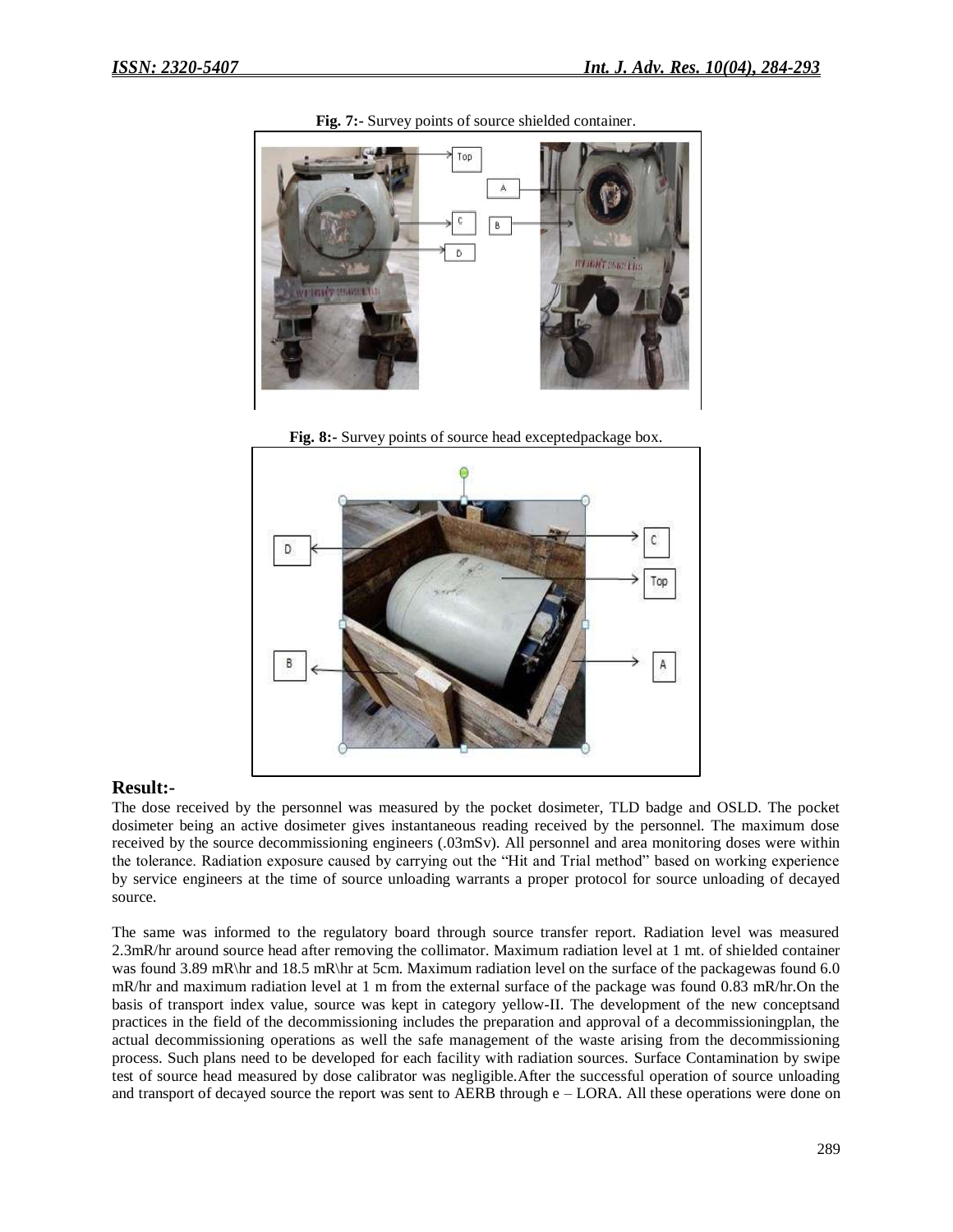4th November, 2019. The decommissioned source was sent on 10<sup>th</sup> February, 2020 to BRIT, RAPPCOF, Kota by road as per regulatory guidelines.

| Table 1:- Survey of shielded container after transferred of the decayed source. |  |  |  |  |  |
|---------------------------------------------------------------------------------|--|--|--|--|--|
|---------------------------------------------------------------------------------|--|--|--|--|--|

| Positions      | Reading at 1 mt distance | Reading at 5 cm distance |
|----------------|--------------------------|--------------------------|
| Top            | $3.89$ mR/hr             | 18.5mR/hr                |
|                | $1.97$ mR/hr             | $9.3$ mR/hr              |
| - B            | $1.03$ mR/hr             | $6.9$ mR/hr              |
| $\overline{C}$ | $0.62$ mR/hr             | $3.7$ mR/hr              |
| D              | $0.56$ mR/hr             | $1.96$ m $R$ /hr         |

**Table 2:-**Survey of source head after alignment ofcontainer with source head.

| Position | Reading      |
|----------|--------------|
| Top A    | 2.3 mR\hr    |
| B        | $0.80$ mR\hr |
|          | $1.85$ mR\hr |
|          | $0.67$ mR\hr |

Table 3:- Source head survey after removingcollimator.

| Position          | Reading        |
|-------------------|----------------|
| $Top\overline{A}$ | 126 $\mu$ R\hr |
| B                 | $1.04$ mR\hr   |
| C                 | $9.8$ mR\hr    |
|                   | $0.9$ mR\hr    |

**Table 4:-**Survey of source head after unloading the source.

| Position | Reading in $\mu$ R/hr |
|----------|-----------------------|
| Top      | 116                   |
| $\Delta$ | 109                   |
|          | 115                   |
|          | 114                   |
|          |                       |

**Table 5:-** Readings of personnelpocket dosimeter.

| Pocket dosimeter             | -<br>(mSv<br>Reading |
|------------------------------|----------------------|
| Engineer                     | $\sim$<br>.ט         |
| $\blacksquare$<br>Engineer 2 | $\sim$<br>.V4        |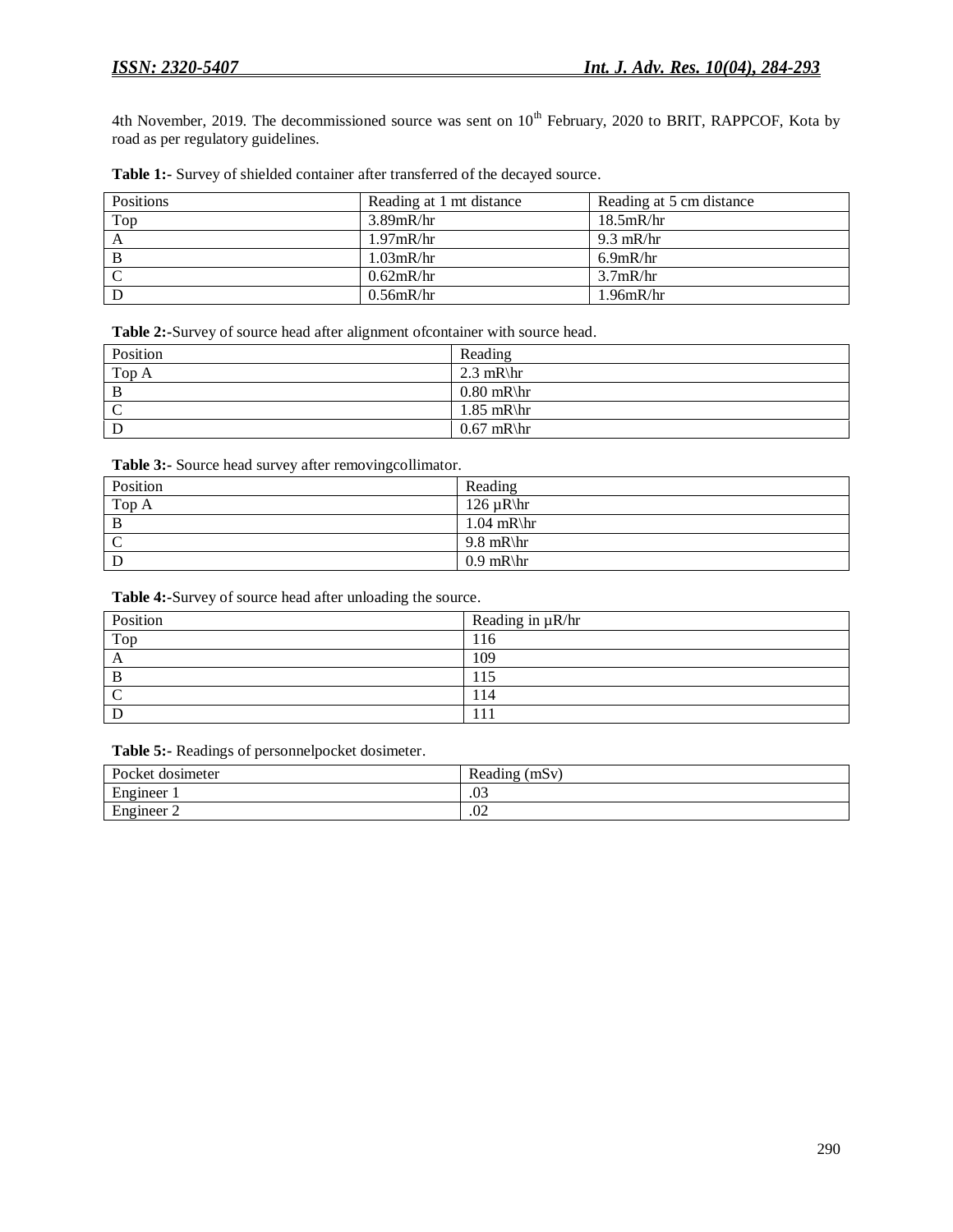

**Fig. 9:-** Allsides of type B (U) Package.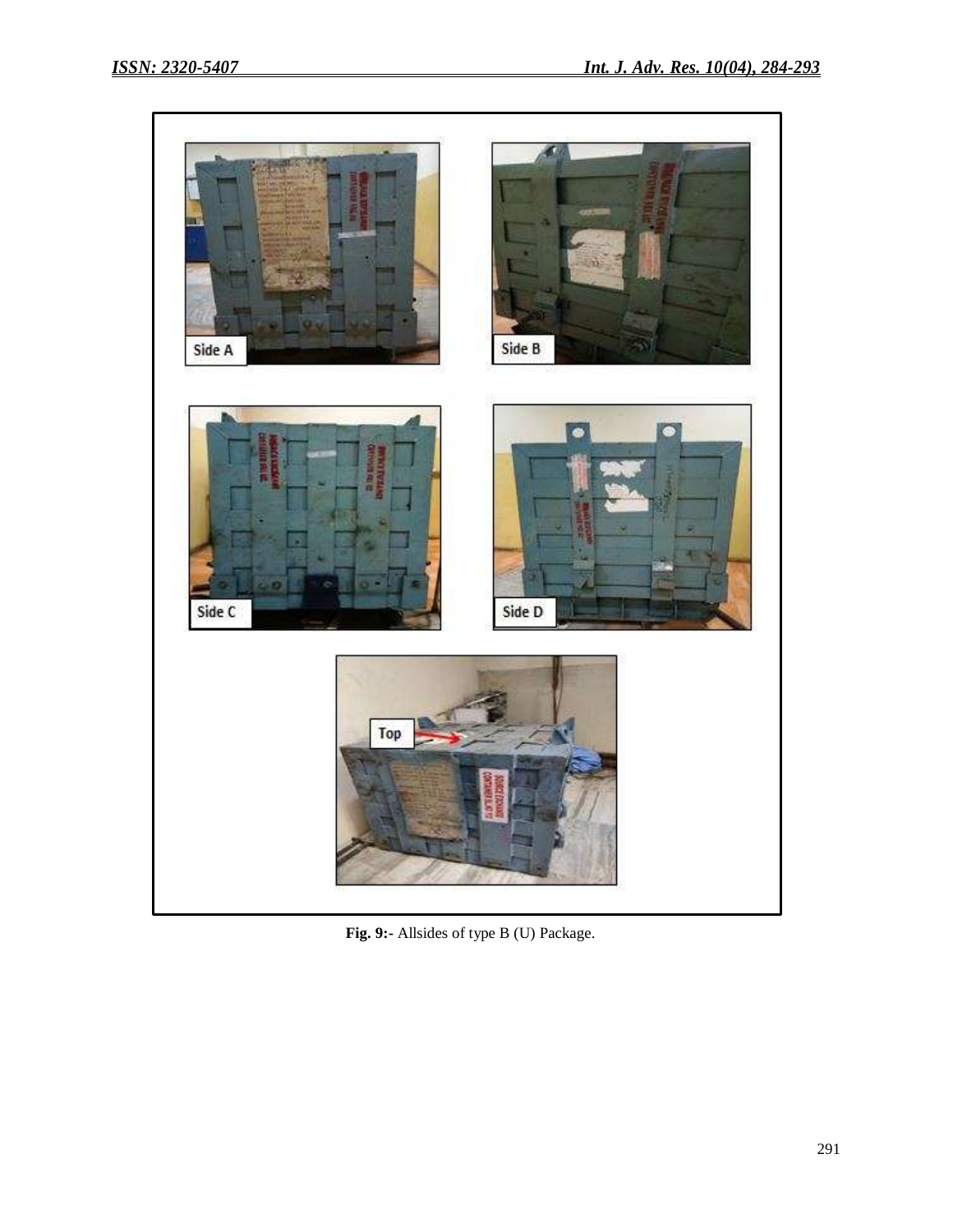| Table 6:- Radiation measurement on the surface of the transport container (Type B (U) Package) in matrix format of |  |
|--------------------------------------------------------------------------------------------------------------------|--|
| all sides $(All readings in mR/hr)$ .                                                                              |  |



**Fig. 10:-** Maximum radiation level in mR/hr at 1 mtdistance taken from all sided of Type B (U) Package.